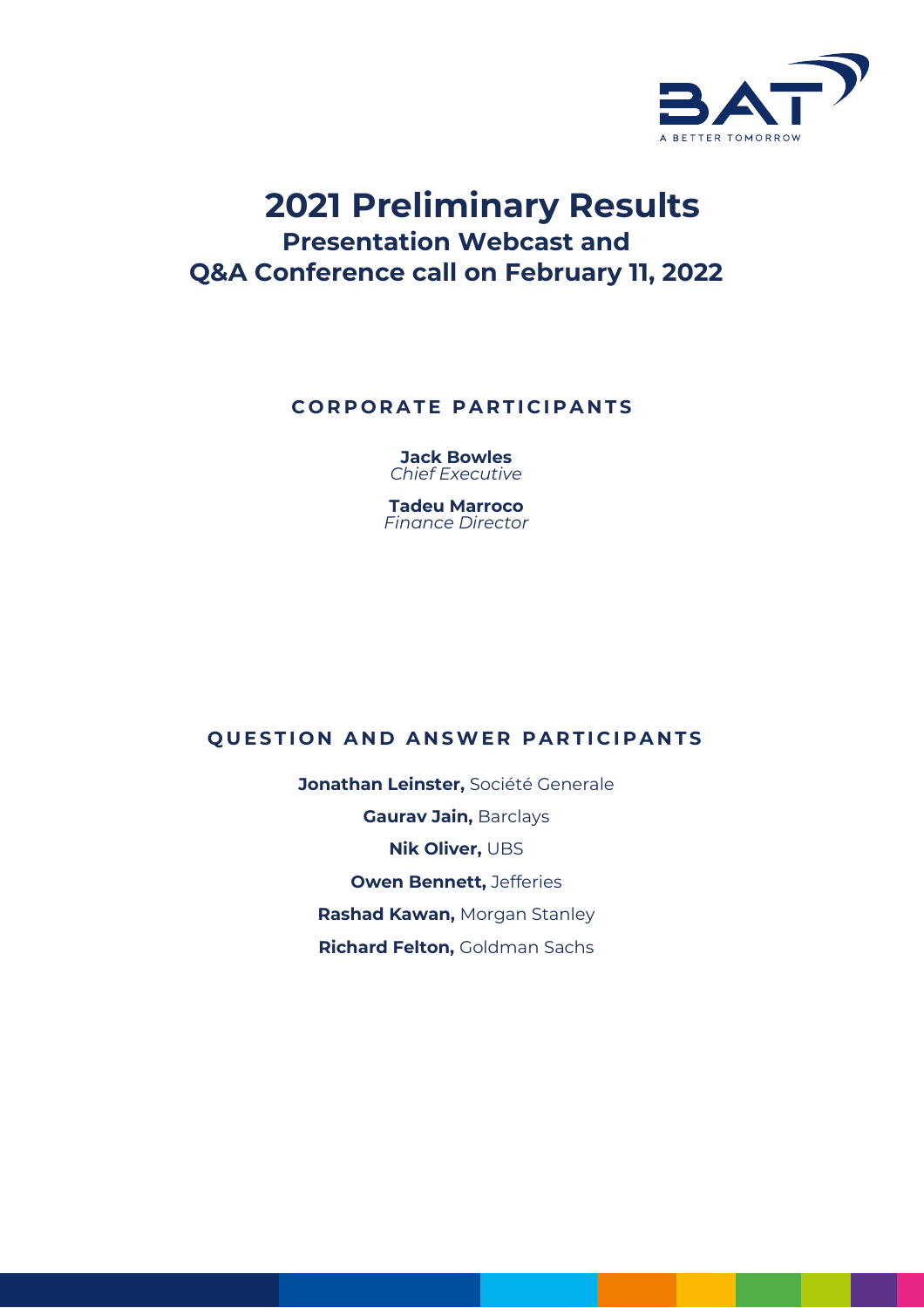

### **Jack Bowles, Chief Executive**

Good morning everyone, I'm Jack Bowles, the Chief Executive of BAT and I am here with, Tadeu Marroco, the Group Finance and Transformation Director. We are very happy to be with you this morning to present our 2021 Results.

I hope everyone listening this morning and your families and friends are well.

In 2021 we delivered a pivotal year, a key milestone towards our 2025 targets, and a clear acceleration in our transformation journey to Build A Better Tomorrow.

This morning I will share the key highlights of our progress, and then Tadeu will provide more details on our performance and outlook.

A year ago, we said 2021 would be a pivotal year and we were at a critical turning point in BAT's transformation journey. We committed to accelerating New Category revenue growth, reducing New Category losses for the first time, and de-leveraging to around 3 times net debt to EBITDA.

And I'm delighted to say that we have delivered on all three areas. We accelerated constant currency New Category revenue growth to over 50%. We reduced New Category losses for the first time, with circa £100m improvement in profitability. And with continued strong cash conversion, we reduced leverage to below 3 times.

As we said, this has given us the financial flexibility to be more active in our capital allocation to deliver sustainable long-term value for shareholders. As a first step in our new capital allocation framework, whilst maintaining a growing dividend, we have announced a £2bn share buyback for 2022. Tadeu will talk more about this later.

With strong progress in New Categories, we successfully accelerated our transformation in 2021. And we are well on track to deliver on our 2025 targets. Our purpose, to reduce the health impact of our business is central to our strategy and we are actively encouraging smokers to switch from cigarettes to our reduced risk New Category products.

Demonstrating this, we delivered a record increase in consumers of our noncombustible products in 2021. We grew this consumer base by 4.8 million, to reach 18.3 million with strong growth across all three New Categories. This shows the power of our multi-category strategy - to encourage the largest number of smokers to switch to our broad range of reduced risk products.

With this strong momentum we are confident of achieving our target of 50 million consumers of non-combustible products by 2030. Over the last 3 years we have built 3 powerful New Category global drive brands.

Vuse is the number one global vaping brand, with a value share of 34%. I am particularly pleased that in the US, Vuse delivered strong revenue and share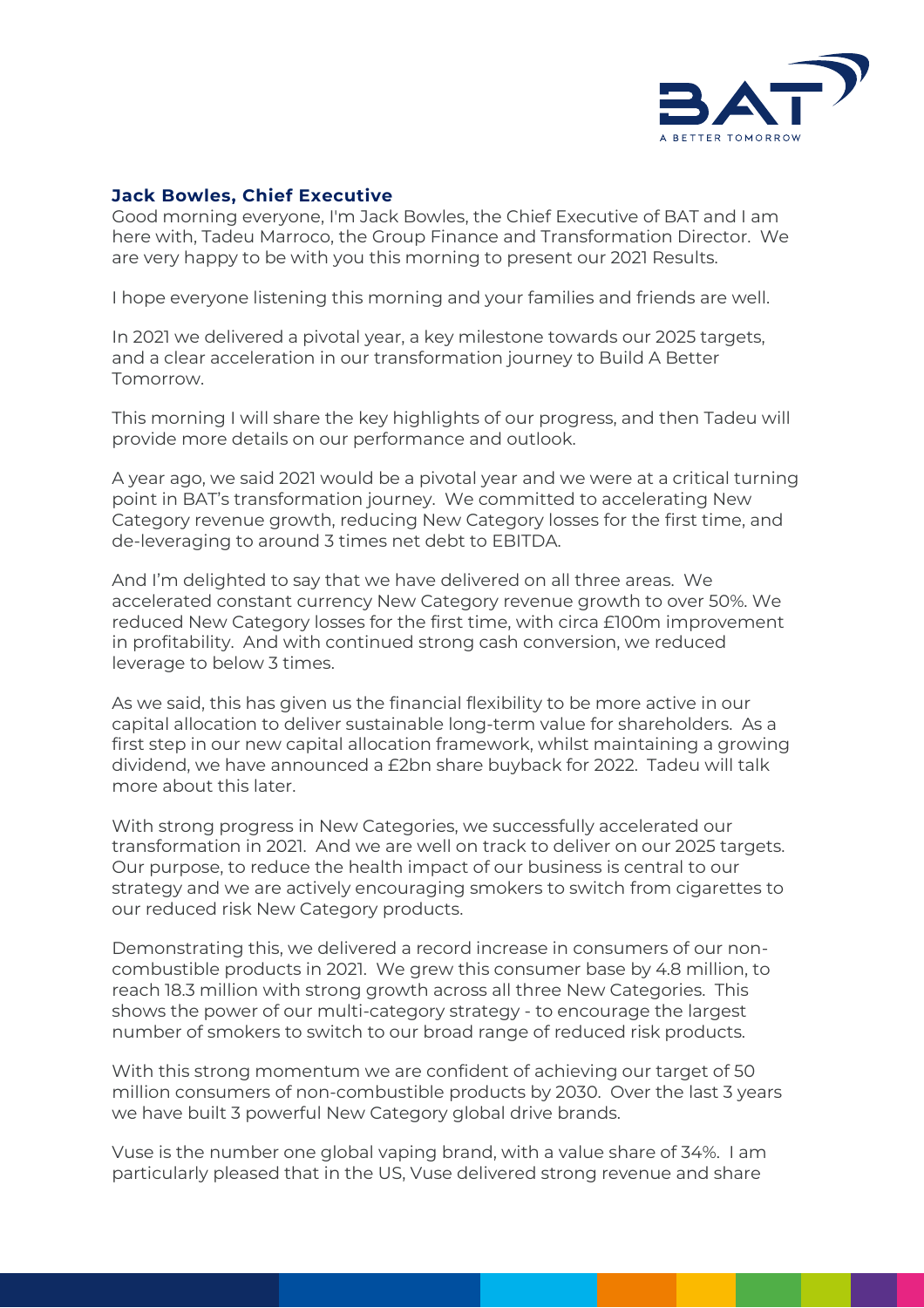

growth - and in the second half of 2021 became profitable at the category contribution level for the first time.

Glo has achieved 18% volume share of THP in its key markets. Growth has accelerated, driven by the success of Hyper - which is delivering a step change in product satisfaction and a significant improvement in consumer conversion.

With Velo, while we still have work to do in the US, our superior international products further extended our volume share leadership in ENA.

I am delighted with the performance of our New Category brands, with each of them growing revenue by more than 40% in 2021. This demonstrates the importance of a global multi-category strategy - with strong brands, great products, in the right markets.

Our New Category drive brands are supported by a clear ESG focus, which is both important to our consumers and is actively contributing to our Group sustainability targets. For example we have already reduced plastic in our Vuse packaging saving 250 tonnes globally. And we have commenced take-back schemes on New Category devices and vapour cartridges. This is fully in-line with consumers' evolving expectations of global brands and reflects our work to embed ESG across our business.

Turning now to the financials. We delivered robust results in 2021, while navigating the continuing challenges of COVID. Our reported results reflect a translational currency headwind of over 7% on EPS, partly offset by a reduction in adjusting items in 2021.

To better understand the key drivers of our performance, we will focus on constant currency adjusted results unless otherwise stated. Revenue was up nearly 7 percentage points, driven by excellent New Category revenue growth, and a strong performance from Combustibles.

EPS growth of 6.6%, which was at the top end of our mid-single figure guidance range, having absorbed the net impact of a number of one-off factors.

I would like to take this opportunity to thank all our people and our partners, for their continued focus and commitment in delivering this performance through this difficult COVID period.

Having delivered on our pivotal year, we are now entering the next phase of our journey, Faster Transformation. This means first, New Category contribution to group revenue will continue to grow and is expected to more than double from £2bn to £5bn by 2025 - as we continue to encourage more smokers to switch to our reduced risk products.

Second, as we leverage our increasing scale and reduce losses, New Category contribution to Group profit growth is expected to accelerate.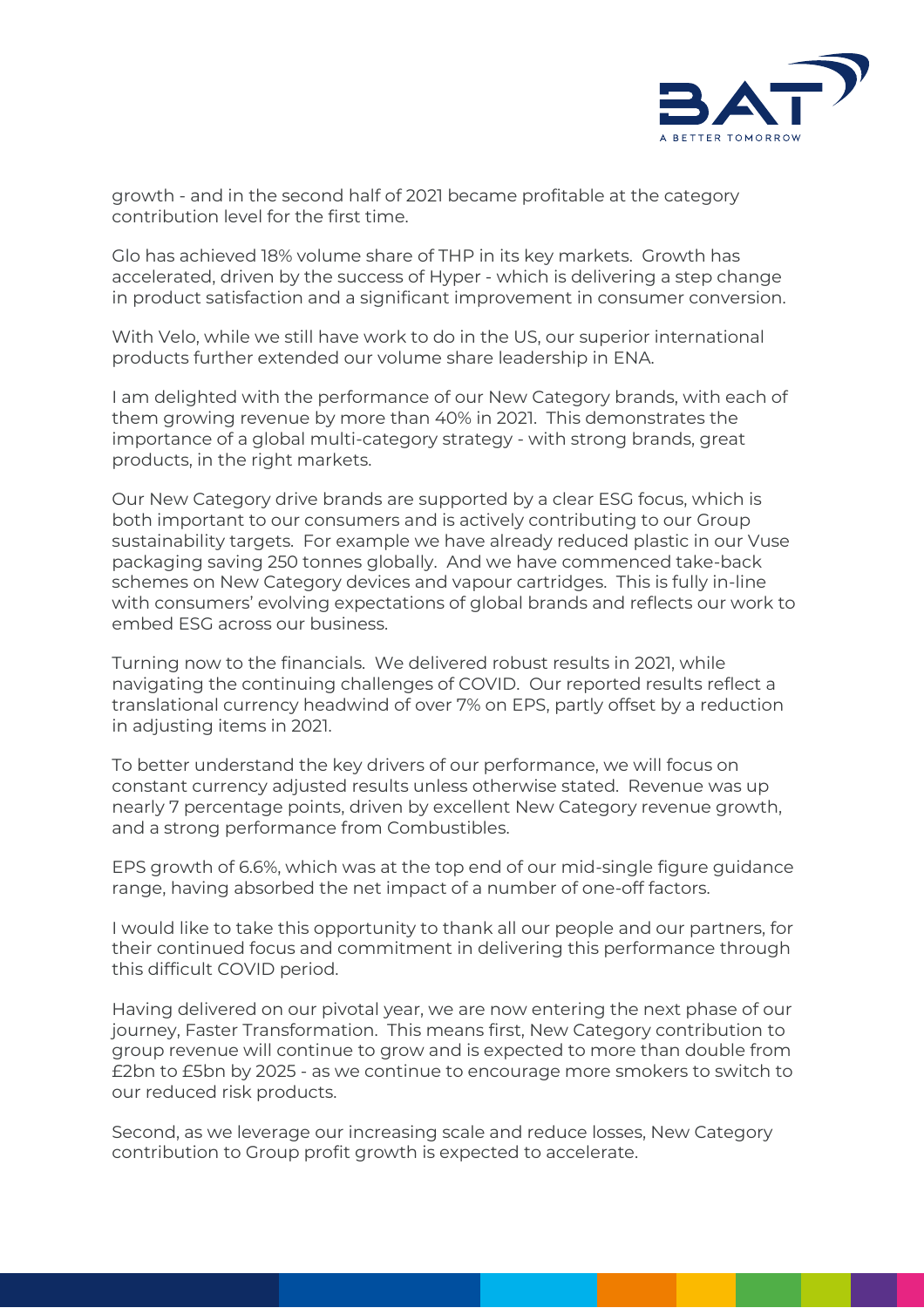

And third, with our new, more active capital allocation framework, we are committed to delivering enhanced long-term value for shareholders.

With these foundations, we are Building A Better Tomorrow. We are making strong progress towards our New Category targets of £5bn revenue and profitability by 2025.

In addition, we see significant opportunities Beyond Nicotine. With our investment in Organigram, and through our corporate ventures unit, BTomorrow Ventures, we are building an ecosystem of capabilities, as consumers increasingly seek products offering wellbeing and stimulation.

We will continue to deliver robust financial results and return to our mediumterm outlook for revenue growth of 3 to 5%, and high-single figure EPS growth.

With our continued focus on cash, we expect to generate around £40bn of cumulative free cash flow over the next 5 years - representing more than half of our current market capitalisation.

Tadeu will now provide more detail on this strong momentum in our business.

#### **Tadeu Marroco, Finance and Transformation Director**

Thank you, Jack. I am very pleased with our results in 2021. We delivered strong progress against all of our key financial focus areas. We further increased investment in New Categories by almost £500m, while at the same time reducing New Category losses by close to £100m.

Quantum is fuelling our transformation and in total we have delivered around £1.3bn of savings and expect to deliver at least £1.5bn of savings by the end of this year.

Cash generation is a key focus for the Group, and we delivered another year of operating cash conversion in excess of 100%. And as Jack has said, this has given us the financial flexibility to be more active in our capital allocation to deliver sustainable long-term value for shareholders.

As a first step, we have announced a dividend increase and a £2bn share buyback for 2022.

Turning now to the results. Revenue growth was strong at 6.9%, comfortably beating our guidance of above 5%.

The impact of excise changes in Australia and the sale of our business in Iran partway through the year, were partially offset by the impact of trade inventory movements in the US.

Excellent New Category revenue growth of 51% was driven by strong growth across all three categories. Non-Combustibles contributed nearly half of total Group revenue growth at 3 percentage points - a significant step up from their 1% contribution in 2020.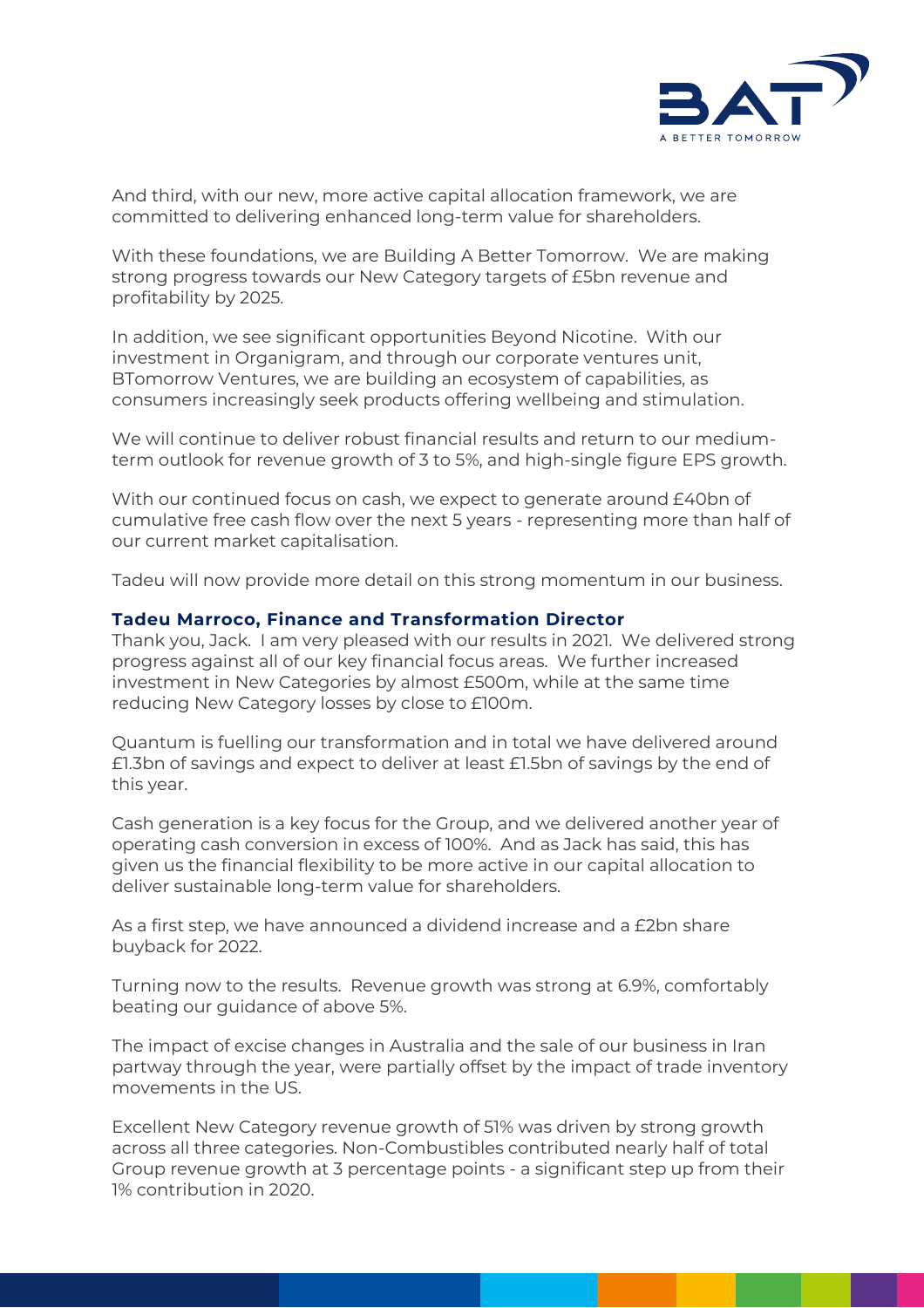

Combustible's volume benefited from the performance of Emerging Markets with their partial recovery from the impact of COVID in the prior year.

And with value share up 10 basis points, we continued to drive value from Combustibles. Combustible price mix of 4.3% reflected strong pricing, partially offset by significant geographic mix from the Emerging Market recovery.

The FX headwinds on Group and New Category revenue were around 7% and 8% respectively.

We are delighted to announce Vuse global value share leadership in Vapour in July 2021. We continued to build on this momentum in the second half, with Vuse achieving a full year value share of 34% in our top 5 markets, up 7.8 percentage points.

In addition, Vuse remains the device share leader across all our Top 5 markets - a good indicator of future growth. With Vuse's growing brand strength, we raised prices in all key markets in 2021, driving second half revenue growth above volume growth for the first time.

We also made good progress across all three key levers of profitability improvement, trade margin, cost of goods, and marketing spend effectiveness, driving a strong improvement in Vapour profitability.

In the US, Vuse performed particularly well and has closed that 27 percentage point value share gap in just 2 years - and is now on the verge of leadership. Growth has been powered by continued brand equity improvement, increased consumer relevant assortments, including single and quad packs, which drove higher trial and conversion - and now represent over 60% of volume, and a focus on excellence in our in-store execution.

In addition, state by state execution planning has helped us to deliver hyper local Vuse marketing expressions. At the same time, as Jack has said, we reduced year-on-year losses, resulting in Vuse achieving profitability in the second half of 2021. This is a fantastic performance by our US team and is an important milestone on our pathway to profitability at a Group level by 2025.

In October, Vuse Solo received the first of its kind PMTA authorisation, confirming that the marketing of original flavour Vuse Solo products is appropriate for the protection of public health. This approval gives us further confidence in our other PMTA applications, which share the same foundational science.

In addition to our success in Vapour, we have also gained significant share in THP - powered by the continued success of glo Hyper. In 2021 glo's share of the Japanese total nicotine market grew in every quarter to reach an average of 7.4% in Q4.

In ENA, Hyper continues to drive strong share momentum with glo gaining volume share of total cigarette and THP in key markets.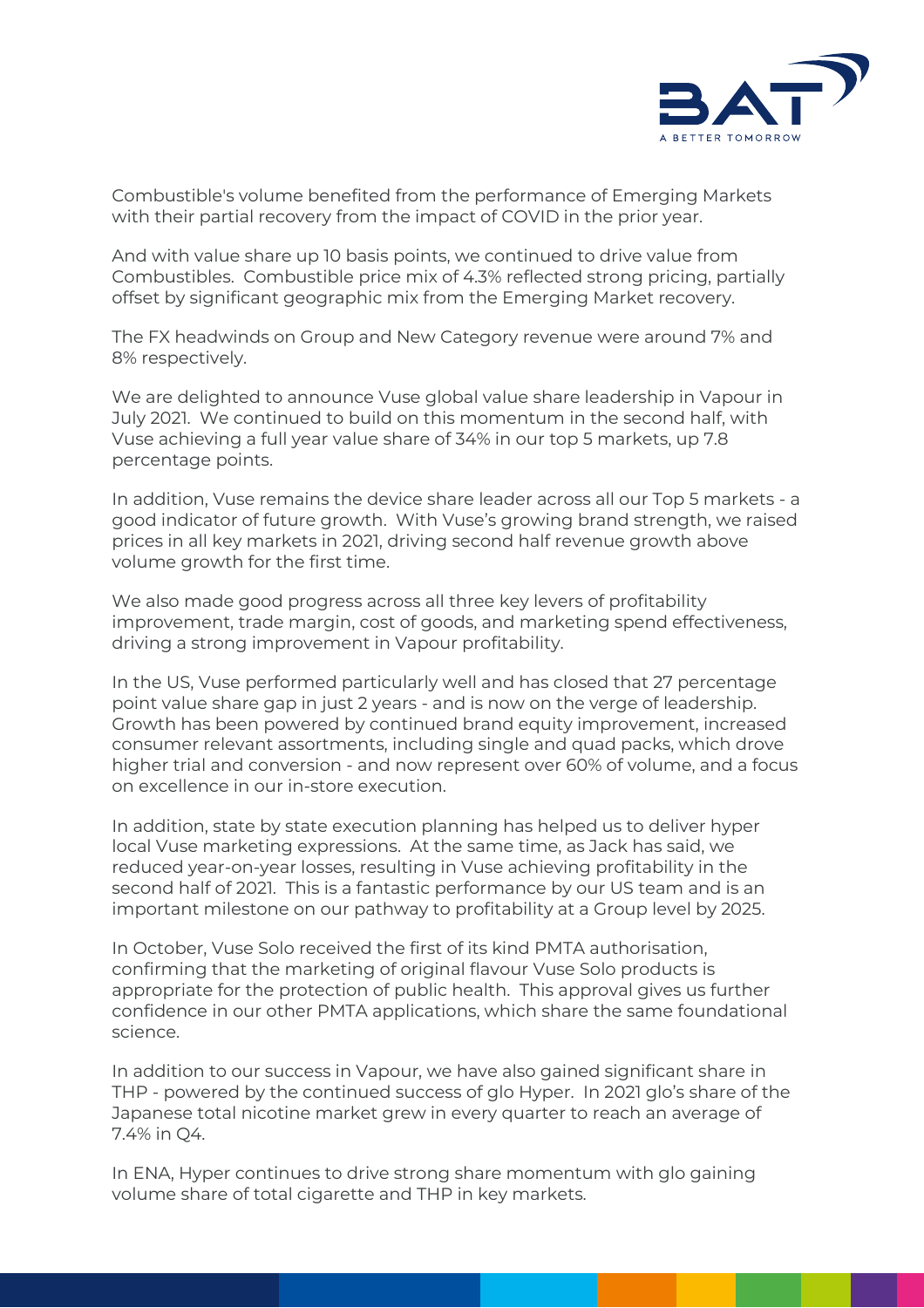

In Russia, our THP growth has been enabled by the investments we made in late 2020, partnered with outstanding brand equity building, which blends the best of glo with local Russian flavour.

Our share of the THP category in the T9 key markets, was up 480 basis points to 18% for 2021, with Hyper now accounting for over 70% of glo's volume.

And in ENA, glo volume growth is outpacing category growth by a factor of more than 5 times, driving our category volume share up 930 basis points to 16.6%.

As Hyper rapidly generates scale, we are reducing production and consumer acquisition costs - supported by our marketing spend effectiveness digital tools.

In Modern Oral, global volume growth was up over 70%. In the US, while we recognise we have more to do the category represents only around 1% of total nicotine industry revenue due to the availability of established alternatives including vapour and traditional oral and significant discounting.

In ENA we consolidated our clear leadership in both established oral markets in Scandinavia and more broadly across Europe with further share gains.

In our largest market, Sweden, Lyft lab, our Modern Oral innovation hub is a great example of where we have co-created with consumers to better meet their specific taste preferences. The highly digitally focused activation has reached more than 12 million adult consumers.

In Combustibles, we continue to drive value growth. Overall we delivered Combustible's revenue growth of 4% - with continued strong cigarette pricing of 8% partially offset by geographic mix.

This was driven by the performance of Emerging Markets and their partial recovery from the impact of COVID in the prior year, particularly in Bangladesh, Pakistan, and Vietnam. As a result, Combustible volume was flat.

We are continuing to leverage our scale in Combustibles to drive our transformation. Last year one billion of our cigarette packs worldwide carried communication to encourage adult smokers to switch to our New Category products. This year we plan to double this to 2 billion packs.

Turning now to the regions. In ENA, New Category revenue grew by 80%, with all three categories recording more than 40% growth. Glo revenue more than doubled, driven by glo Hyper's success, and THP is now the largest of our three categories in the region. High investments associated with the roll out of Hyper, impacted regional profits.

In Vapour, revenue growth was ahead of volume growth in the year, driven by higher pricing on Vuse.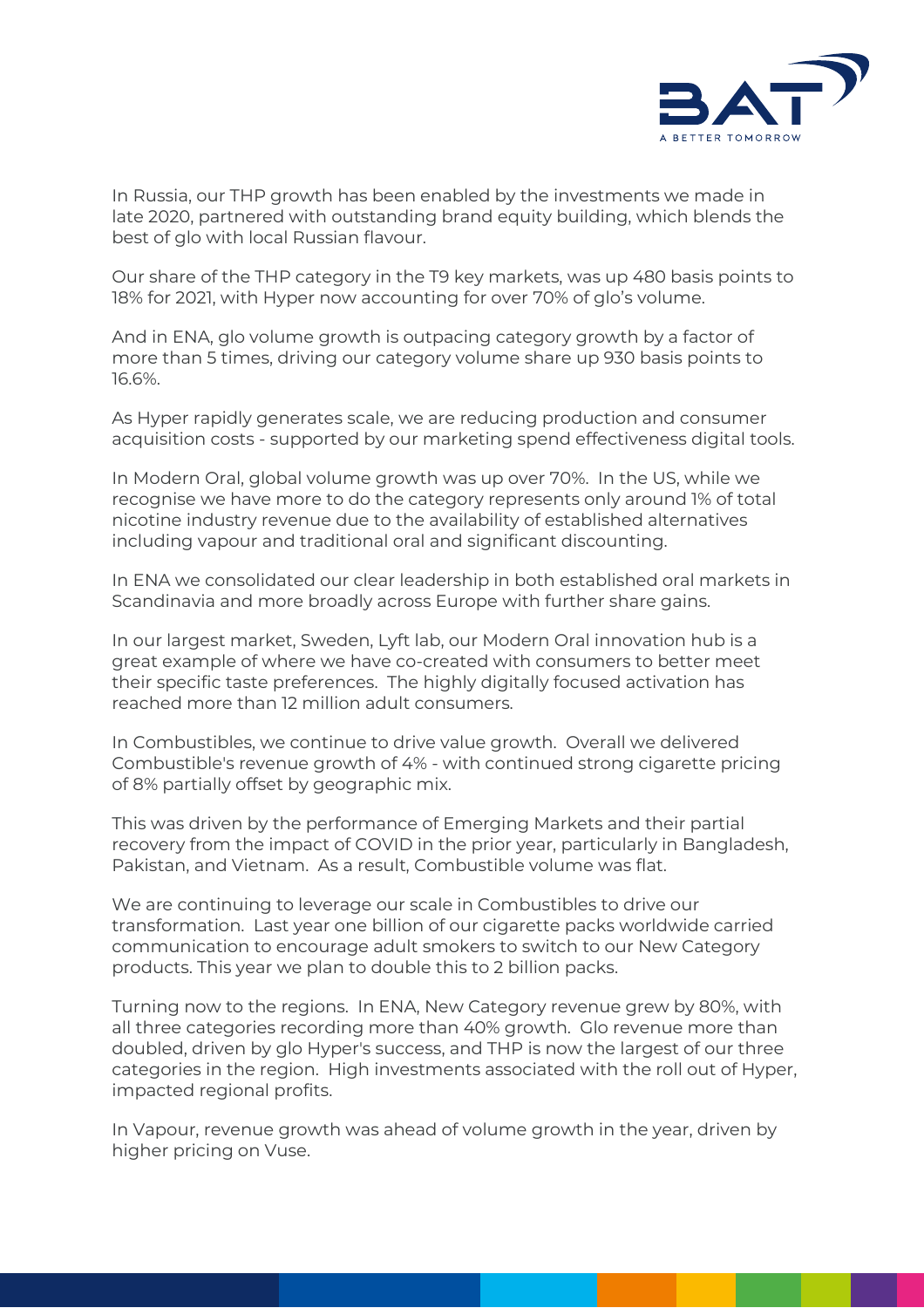

Combustible revenue grew 1%, as volume decline was more than offset by price mix - which reflected the impact of excise increases in Russia.

In APME, glo revenue grew by 13%, driven by volume share gains, with a strong acceleration in revenue in the second half.

In Combustibles, higher volume and pricing was more than offset by geographic mix, the Australasia impact, and the sale of our business in Iran.

In AMSSA, continued strong growth of Vuse in Canada and the recovery of vapour in South Africa following the sales ban in 2020, drove New Category revenue up over 100%.

Combustible volume was flat, with revenue up 4% driven by strong pricing. Cigarette and THP value share declined 70 basis points driven by growth in the value segment due to lower illicit trade in Canada, and some downtrading in Mexico.

In the US we continued our strong momentum. New Category revenue was up over 50%, led by continued significant value share gains from Vuse. Revenue was up 9%, driven by the excellent New Category growth, and a continued strong performance in combustibles. Combustible volume was down 5% partly benefitting from trade inventory movements, which are expected to unwind in 2022. These movements were mainly linked to the timing of price increases in 2021 and uncertainty about a potential excise increase.

Our underlying volume decline, adjusted for the number of selling days and inventory movements, was around 7%. Combustible revenue growth was 8.1% at constant currency, driven by strong pricing - with four BAT price increases during the year and also benefitted from around £200m additional revenue due to the trade inventory movements. These results reflect the strength of our US brand portfolio.

Value share increased by 60 basis points, driven by our premium brands Newport and Natural American Spirit. We relaunched the iconic brand Lucky Strike in December 2020, successfully broadening our portfolio in the lower priced segment, and achieving around 1% national volume share in 2021.

Moving onto operating margin. Price mix and operational efficiencies contributed 40 basis points to operating margin. A strong operational improvement was partially offset by geographic mix, and the net impact of an estimated £260m negative profit impact in Australasia and the benefit of the US trade inventory movements.

The Group absorbed a 1.7% transactional FX impact on profit, which was a headwind of 60 basis points to margin. We continued to increase New Category investment, with close to an additional £500m invested in 2021, while at the same time reducing New Category losses for the first time by nearly 10%. As a result, the margin headwind from New Categories was materially reduced.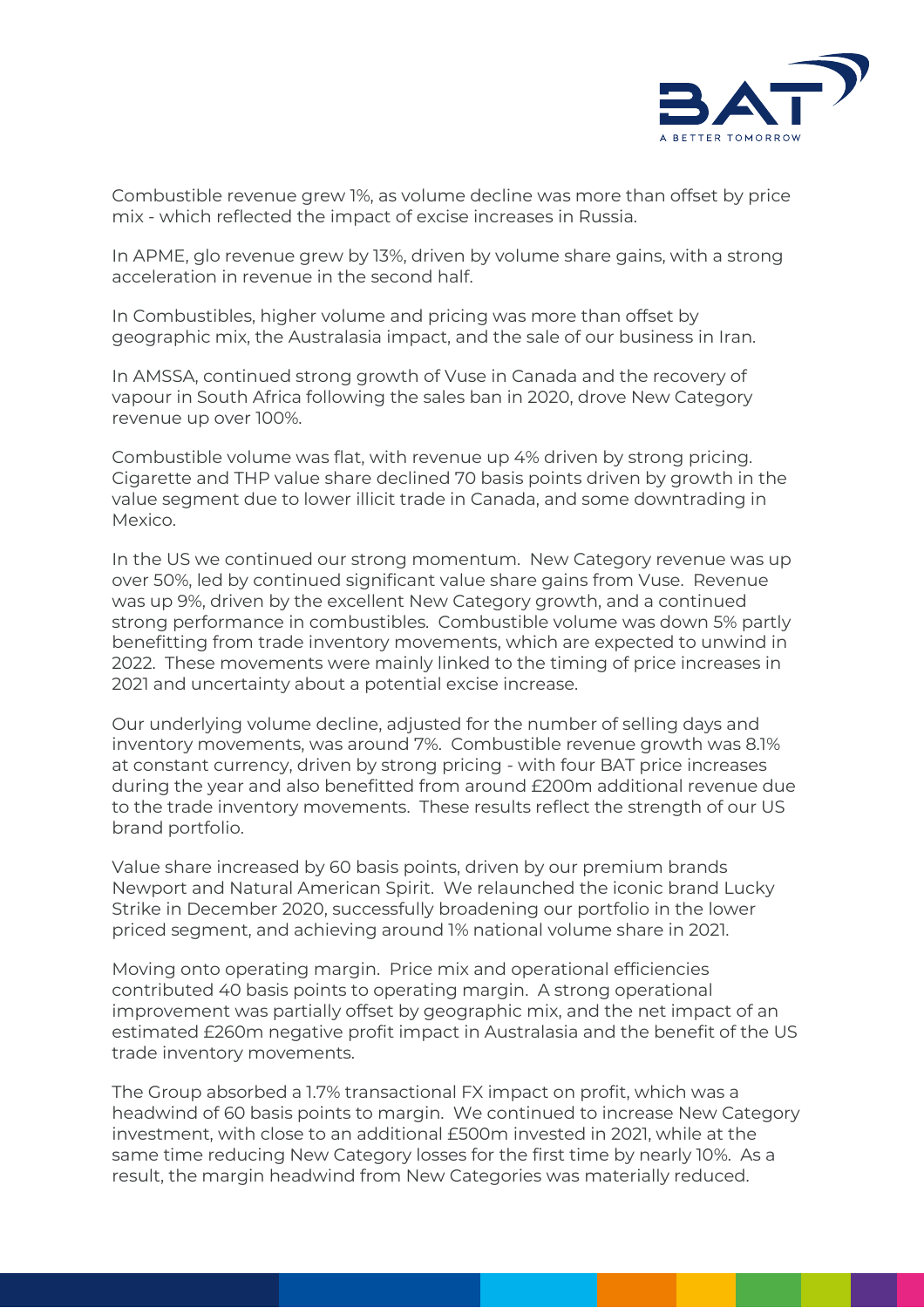

This reduction in New Category losses was driven by, improved trade margins, with a 31% improvement in Vapour. Over £220m productivity savings, through increased automation and reduced cost of goods sold, and a significant improvement in our cost of consumer acquisition across all three brands, leveraging our marketing spend effectiveness tools.

With Vuse now profitable in the US, driven by progress on all three levers, we have reached an important milestone. For the 2022 financial reporting period, we will disclose New Category contribution to Group profit to provide investors with increased visibility and clarity on our pathway to New Category profitability by 2025.

Through Quantum we are continuing to drive further simplification of the business. We have cut the number of business units by 40%, reduced management layers with a 22% reduction in senior management headcount, and we have redesigned our operating model to empower our people and increase our speed to market.

As part of our continued focus on simplification and efficiency, the US will join our global TaO operating model and SAP platform during 2022. In total through Quantum we have delivered around £1.3bn in savings, fuelling our investment in our transformation and we now expect to deliver savings of at least £1.5bn by the end of 2022.

Turning now to EPS, we delivered constant currency adjusted diluted EPS growth of 6.6%. This was at the top end of our mid-single figure guidance range, reflecting a robust operating performance that enabled us to absorb the net impact of the one-off factors I have already talked about.

Earnings growth also benefitted from lower net finance costs, a partial recovery in associate income, and a slightly lower underlying tax rate.

For 2022, we expect net finance costs to be around £1.5bn. And based on current tax rates globally we expect a similar tax rate of around 25%.

Finally, extrapolating current spot rates, we expect currency translation to be broadly neutral on full year adjusted EPS growth.

Operating cash conversion was strong at 104%, reflecting our focus on cash delivery, and also benefitting from the absence of a stock build in Australia following the change in excise structure.

We reduced leverage to just below 3 times and have a strong balance sheet, with a very manageable maturity profile, with 90% of our debt fixed, an average maturity of 10 years and close currency matching, and maximum annual debt maturities no higher than £4bn.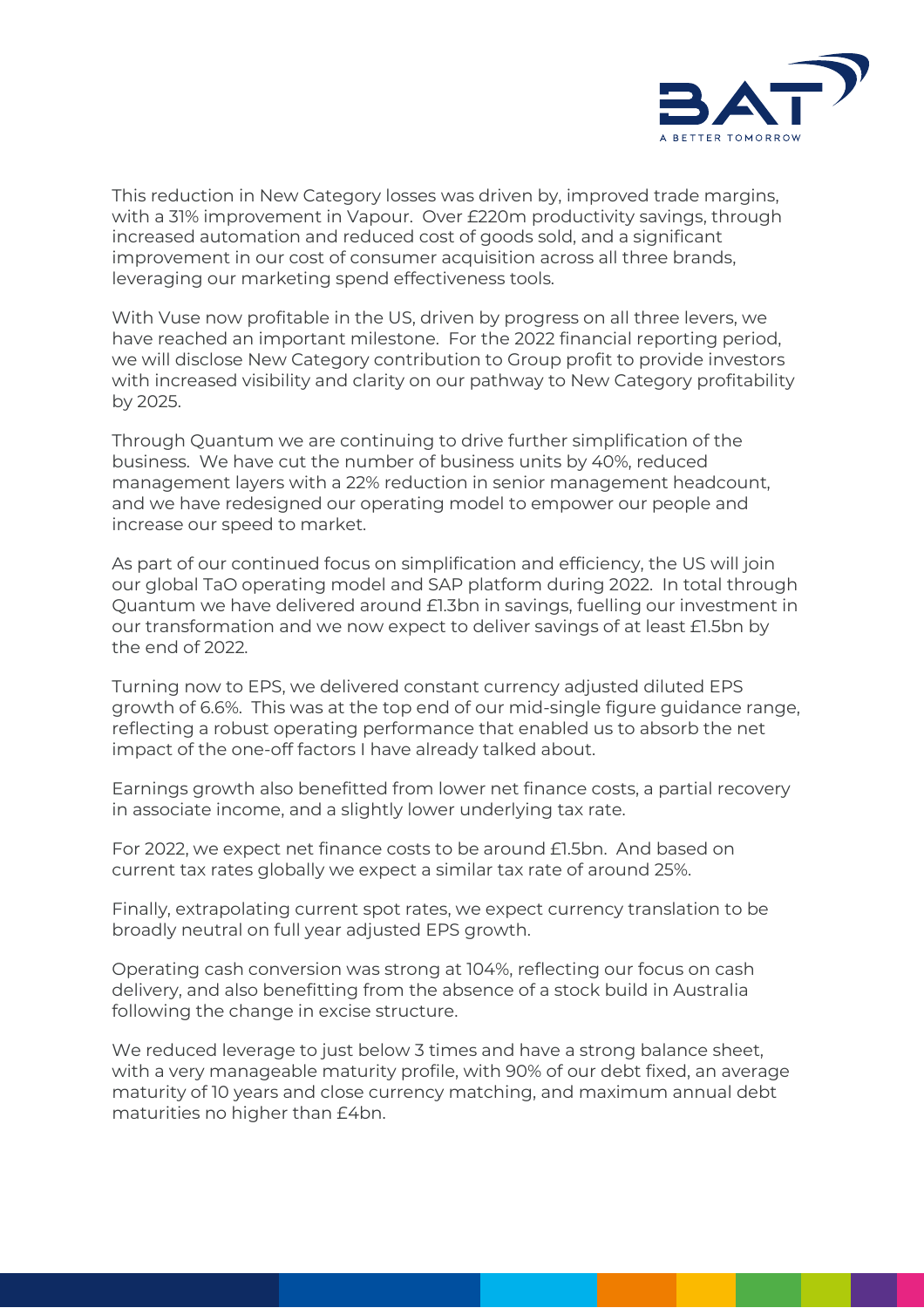

We expect gross capex for 2022 to be broadly in-line with adjusted depreciation and amortisation at around £750m. Over the next 5 years, we are on track to generate around £40bn of free cash flow before dividends.

With strong profitability, cash conversion in excess of 90%, and leverage within our 2 to 3 times net debt to EBITDA corridor we now have the flexibility to be more active in our capital allocation to deliver long term value for shareholders. This will include, continuing to grow the dividend, and maintaining leverage within our target corridor of 2 to 3 times adjusted Net Debt to adjusted EBITDA. Whilst also considering potential bolt-on M&A opportunities, and share buybacks to enhance shareholder returns.

The Board will prioritise these capital allocation opportunities, while taking into account macro and fiscal factors, and potential regulatory and litigation outcomes. As a first step, we have announced a dividend increase of 1% and a £2bn share buyback for 2022.

Looking forwards, 2022 results are expected to be driven by strong New Category growth and a further reduction in losses. We expect a continued good underlying performance in Combustibles, while, lapping a very strong performance in the US, absorbing the unwinding of the US trade inventory movements, and reflecting a highly competitive pricing environment in Australia.

As a result we expect revenue growth of 3 to 5% and EPS growth reaching highsingle figures, with incremental benefit from the share buyback, and growth weighted to the second half.

And with that, I will now hand you back to Jack.

#### **Jack Bowles, Chief Executive**

Thank you Tadeu.

So now we are at the time of the Q&A

\*\*\*\*\*\*\*\*\*\*\*\*\*\*\*\*\*\*\*\*\*\*\*\*\*\*\*\*\*\*\*\*\*

# **Q&A Conference Call**

#### **Operator**

Thank you so much, Jack. And, if you would like to ask a question on today's call, please press \*1 on your telephone keypad. You will then be introduced, and you ask your question. Again, it is \*1 on your telephone keypads to ask a question.

The first question is coming from the line of Jon Leinster from Société Générale. You're now unmuted and may now go ahead.

#### **Jonathan Leinster, Société Générale**

Thank you very much. Good morning, gentlemen.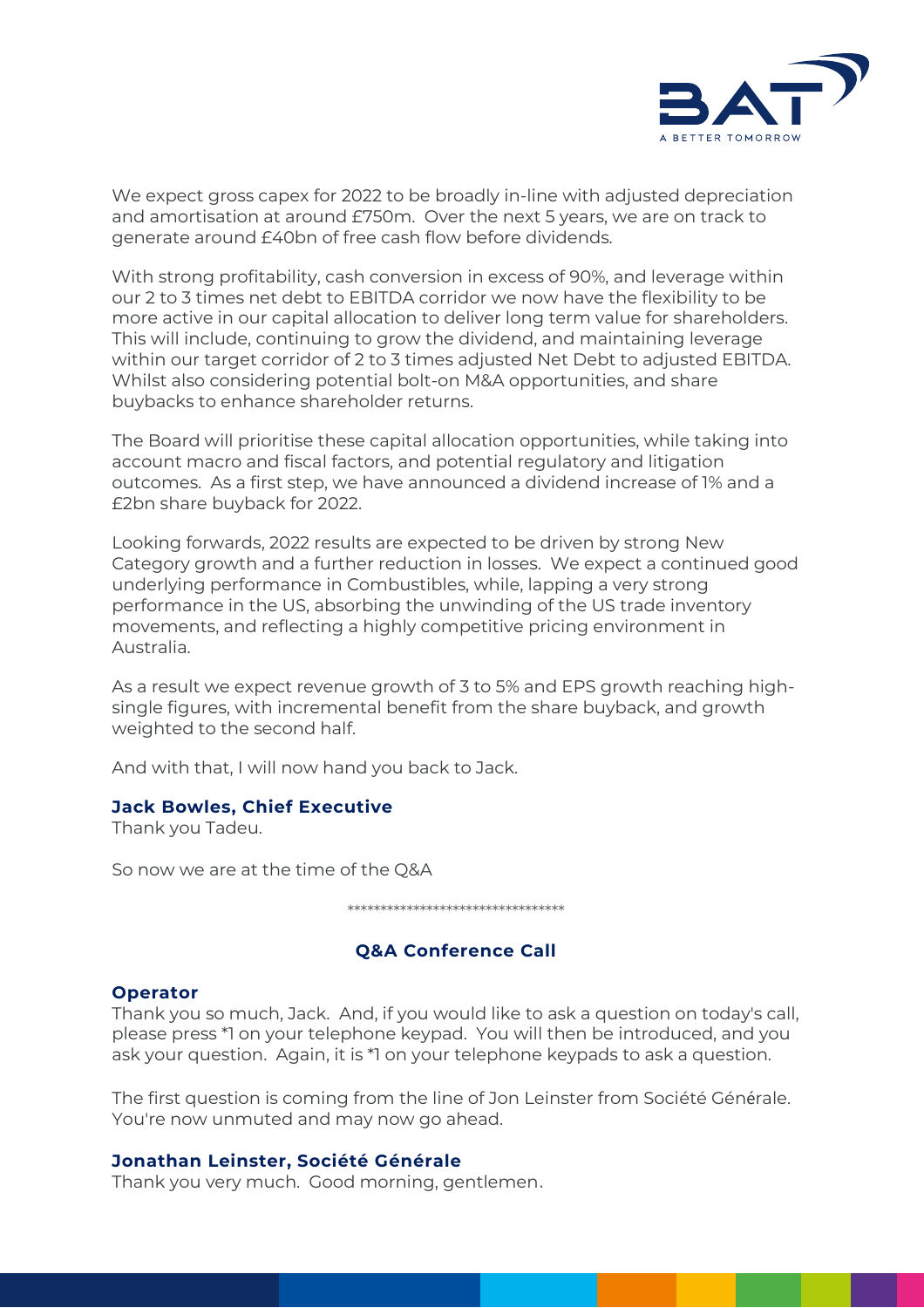

## **Jack Bowles, Chief Executive**

Good morning.

### **Jonathan Leinster, Société Générale**

On the NGP, I mean, clearly, the cost base in 2021 was around £3bn, given that you're expecting revenues to be £5bn by 2025, does that imply a significant increase in operating leverage and that the costs for the whole NGP operations are not going to grow significantly between now and 2025? How do you get to profitability?

## **Tadeu Marroco, Finance and Transformation Director**

Well, first of all, we need to consider that these are very consolidated figures. When you see the broader Group numbers, it's a combination of markets where we have been very mature for some time. For example, Vapour in the US, we have been investing in that market for longer. So, we referred to in the presentation that, in the second half, we just got to a positive category contribution from vapour, which was a fantastic result from the US team, but at the same time, we have other markets where we are just starting the geographic expansion.

If you see many markets in ENA, for example, THP has been rolled out very recently through Hyper. So, it's difficult to make a kind of, you know, consolidated view. You have to go in a more isolated case, but the fact is that our levers of profitability are working properly. The trade margins, like I mentioned before, have reduced significantly, many on the Vapour side.

We are taking pricing. Pricing will be an element of us reaching profitability. And we are now being able to, like you said, get some operational leverage because our fixed cost has been vested and a lot of extra marginal consumers are coming to the platform in many different markets.

So, we are very confident with the progress that we have made, and you will see more of that in the years to come, and we are very comfortable to reach the profitability by 2025.

#### **Jack Bowles, Chief Executive**

You have seen that, in '21, we started to reduce the losses despite - or with an investment of £500m in New Categories, so we have the levers that are working well, and we're continuing to expand. We'll get there. No problem.

#### **Jonathan Leinster, Société Générale**

Just to follow up on that, I mean, in the past, you've mentioned that automating the supply chain on the vaping side would represent a considerable saving. Is there any evidence of that, sort of, coming through or is that still work in progress?

#### **Tadeu Marroco, Finance and Transformation Director**

No, there is clearly evidence. This is clearly coming through. We have been seeing the reduction in the liquids that we produce because we are replacing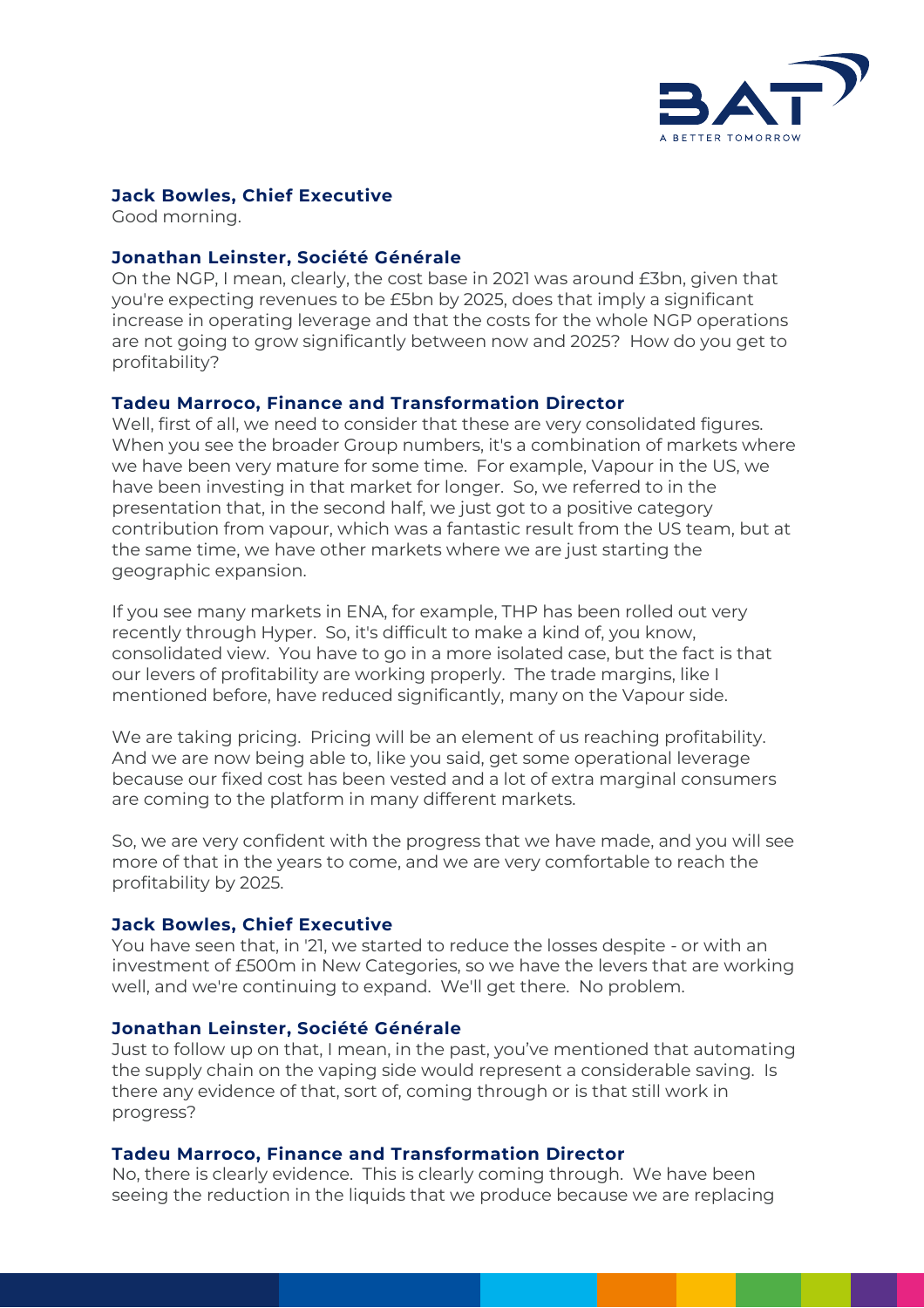

manual lines with automation as a consequence of us being able to gain scale. And these investments have a very, very fast payback, to be honest, and we are benefiting from that, and is clearly one of the elements. That's why I highlight that in terms of our levers to improve profitability. Automation is clearly one of these elements there.

#### **Jonathan Leinster, Société Générale**

Thank you. And then, quickly, the share repurchase of £2bn seems to imply that roughly, looking forward, you're targeting, sort of, maintaining net debt to EBITDA at about 3 times, or at least on my figures. Although you say 2 to 3 times, should we assume that, going forward, buybacks are more important than, sort of, further debt reduction or deleveraging from that perspective? Should we assume that sort of, the high end of your target range of 2 to 3 times is where you're, you know, comfortable?

## **Jack Bowles, Chief Executive**

Yeah. We have said that we will do the right balance between the different elements that we spoke about in our model, and we'll take the opportunities as we go.

We are very happy now to be at 2.99 times in terms of net debt to EBITDA, and we have a corridor of 2 to 3. So we have space to navigate in the different parameters of that new approach in terms of capital allocation.

# **Tadeu Marroco, Finance and Transformation Director**

Yeah, and just to compliment that, we have proved now that we were able to de-lever between 0.3 to 0.4 times every year on a constant FX base. For sure, we cannot control FX.

And, just in 2021 alone, our free cashflow was, on a constant FX basis, £3bn on top of the dividends that were paid. So, we are very strong position. That's why we are making the point about £40bn free cashflow for the next 5 years. So, we have a very cash generative company.

And, like Jack said, we will be weighting the pay outs year by year. And I've not been guiding on the top of the range or the low of the range. We need to keep in the corridor and make the right calls to improve shareholder returns over time.

# **Jonathan Leinster, Société Générale**

Thanks. And, lastly, can I just ask a quick question? Yesterday, one of your competitors reported, or stated, that there'd been a trend infringement patent ruling against you in Germany. Does that impact glo Hyper's launch or expansion or continuing sales in Germany?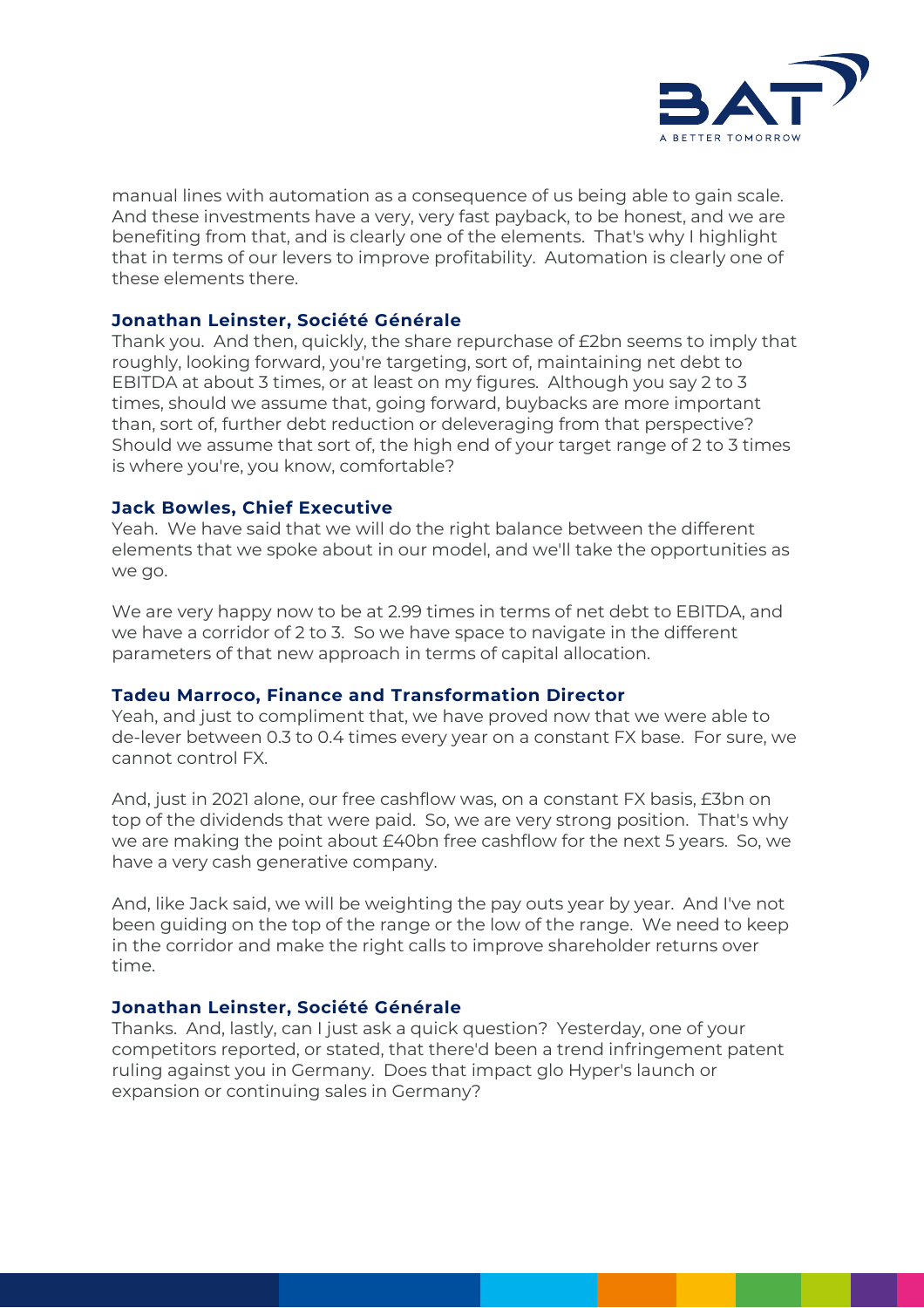

# **Jack Bowles, Chief Executive**

No, it does not, but the more broader question is there are a lot of cases, as it is normal in, I would say, an emerging category in the last four to five years really. There are a lot of patent challenges across the world. You win some, you lose some. They mostly look at backwards looking and technology is evolving fast and, no, there is no problem in Germany.

# **Jonathan Leinster, Société Générale**

Great. Thank you very much.

## **Operator**

Thank you for your questions, Jon. And the next question is coming from the line of Gaurav Jain from Barclays. You're now unmuted and may now ask your question.

#### **Gaurav Jain, Barclays**

Good morning. Thank you, Jack. Thank you, Tadeu. So, I have three questions. One is on the, you know, dividend philosophy going forward. So, this year, you have increased dividend by 1% and you haven't written the statement that, you know, the dividend pay-out will be 65% of EPS, so should we assume that the dividend will still grow going forward but it will be below EPS growth, and so some more free cashflow will be returned to shareholders in the form of share repurchases? And, clearly, we have seen, you know, that the stock has been very strong in anticipation of share repurchases, so clearly markets value share repurchases more than dividends. So, how are you thinking about dividend growth going forward over the next few years?

# **Jack Bowles, Chief Executive**

Yeah. So, dividend first. Dividend will continue to grow. Tadeu?

#### **Tadeu Marroco, Finance and Transformation Director**

Yeah. Look, we have a 20-years plus track record of dividend growth, even during the crisis of COVID, and we were one of the companies out there keeping the growth in dividends. We believe that this is aligned with the majority of the BAT shareholders, and we want to keep the dividends growing in sterling terms.

So, at the end of the day, these would be more relevant for us than the 65%. As we speak today, the ratio is even above the 65%. It's likely above the 66%. But moving forward, we will make considerations around dividend, around buyback, with the clear assumption that the dividend continues to grow, not necessarily at the 65% pay-out like you referred to, and then how we can enhance shareholder return as a combination of the dividend of the buyback and also the investments that we have to make to accelerate the transformation of the Group eventually if we find it interesting in terms of M&A bolt-ons. And these, we think, the range of 2 to 3.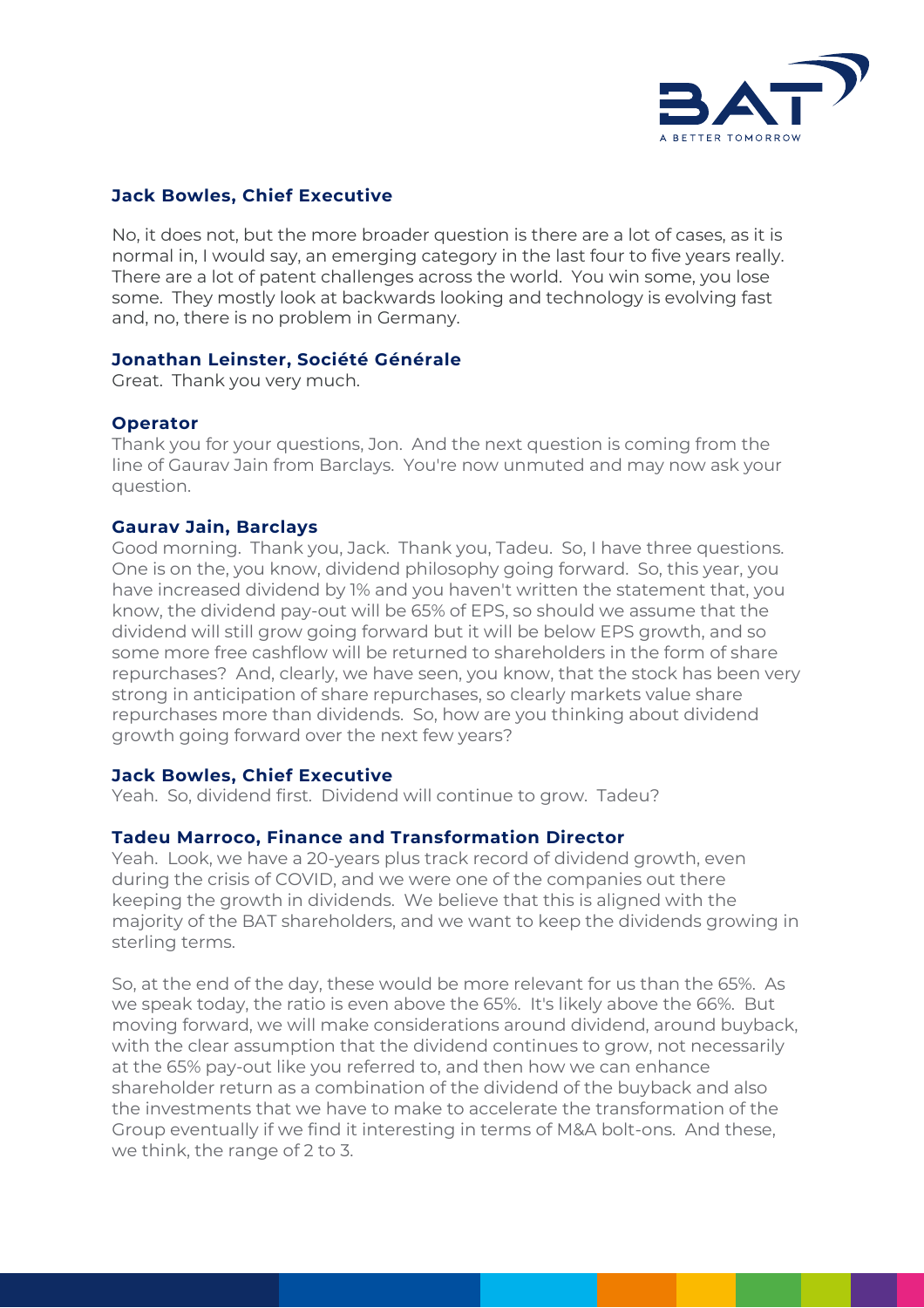

That's the active capital allocation framework that we have highlighted today, which is quite aligned with a company that is transforming fast as BAT.

## **Jack Bowles, Chief Executive**

You know, what's very important to me is that is, in the last three years, we developed the company, and we went from a low position in New Categories where, boldly, we put together and followed, you know, a multi category consumer centric approach in terms of New Categories. And that was a lot of investment for three years, creating the capabilities, hiring the people, simplifying the company, making sure that our Combustible business revenue and value supports that.

We had that pivotal year in 2021 where you saw that the results, I mean, are extremely strong. We're very proud of that. Now, we have a bit more space and less of a straitjacket where we can make more calls moving forward, and that's more the fact of having more opportunities - that is extremely important to Tadeu and myself - and we will continue to grow the company faster in the transformation. And that's the key. That's the key to our business moving forward.

## **Gaurav Jain, Barclays**

That's very, very helpful. My second question is on the US market. For US, cigarette volumes last year and, you know, you are saying that e-cigarette volumes grew 20% last year, and we had a difficult comp. We also had price increases which more than historical averages and cigarettes have turned out to be only down, you know, minus 6%. How are you looking at FY22 volumes? Like, will they be worsening from here because of e-cigarette growth and oil price increases, or you could have another year of minus 5% kind of volume decline the US?

# **Jack Bowles, Chief Executive**

Yeah. I'm not going to give some guidance in terms of the size of the US market. I mean, that's much too soon in the year to do this kind of exercise. All I can tell you is that the market was strong last year. We grew value share. The premium segment was extremely strong. There was no massive acceleration in terms of downtrading.

I think that the US market is strong. We have a very strong portfolio over there. And we had the launch of Lucky Strike there as one of the best launches in many years in the US market, and we go for value in the US market, as you know. We go for value. And we'll continue to do that.

So, you will have temper that a bit related to everything that is happening, the price of oil and other things in the US, but the springboard is very strong.

# **Gaurav Jain, Barclays**

Sure. And my last question is on, you know, potential future launches on glo. So, your competitor is clearly out there, and they are talking about it bullishly about their device out there, and we haven't seen an update on Hyper now, I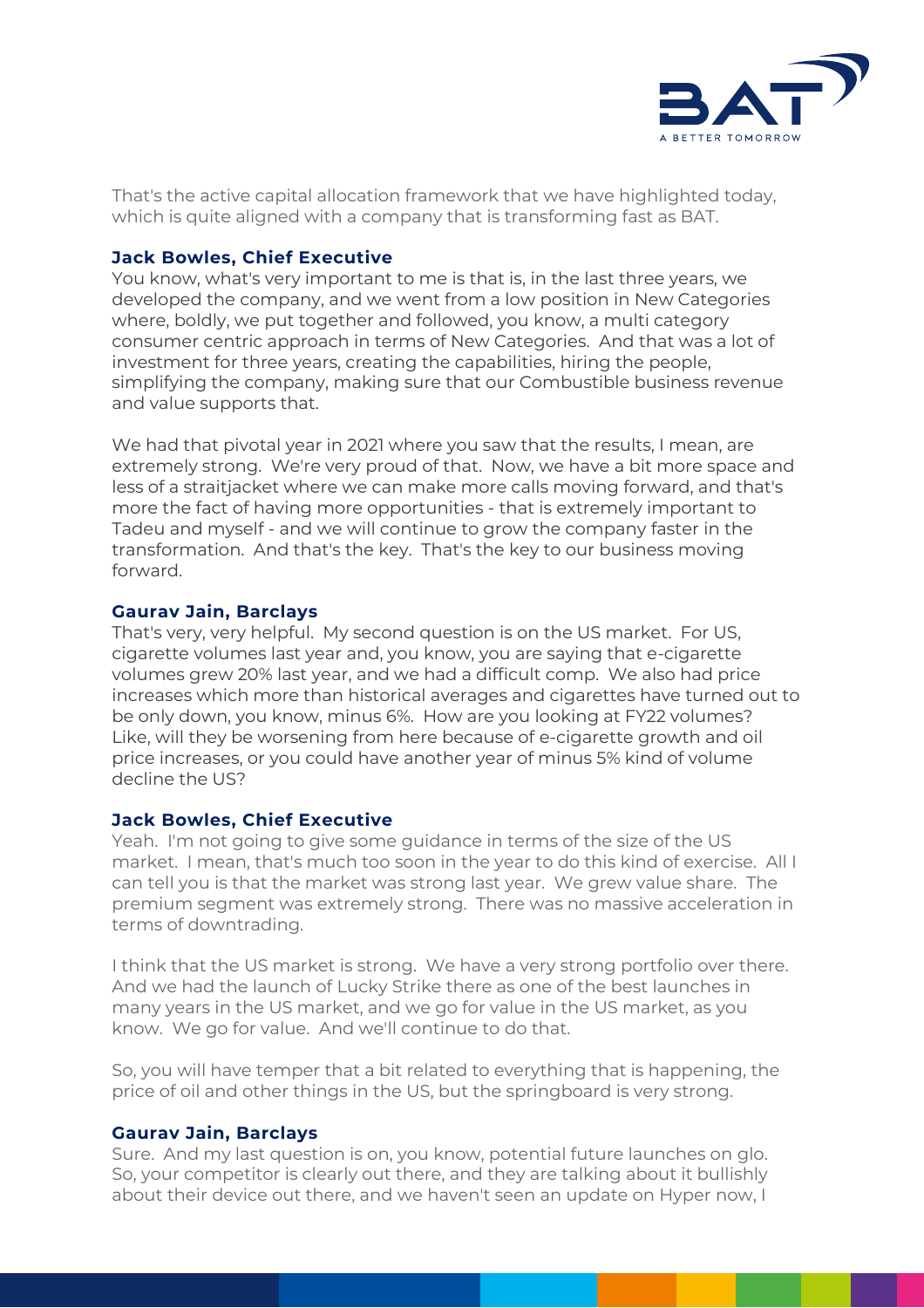

would say, in almost two years. So, when could we expect the next device launch out of glo?

## **Jack Bowles, Chief Executive**

Well, that's a very good question and a bit too early in the process, but let me tell you the following, you know. Since two years, or since a year-and-a-half rather, we have launched glo Hyper in a lot of geographies. The rollout has been extremely successful, and we have been able to grow positions everywhere. So, we have a very good product.

Now, we've not been sleeping in terms of R&D to say the least, and we have a lot of things that are, you know, getting ready for launch in the foreseeable future, but it's too soon to speak about that. Too soon to speak about that, but we are very happy with the performance that we have at the moment, and we are still doing geo-expansion of the current one.

You know, I'm a farmer. You do one, then you bring the second one, then you continue to accelerate. We're growing by, you know, close to 5 million additional consumers every year, and that is on the record of last year, and it means that we have the right portfolio for the consumers, and, we have because we are multi-category, a lot of insights on consumers on the three categories. So, we know a lot about consumers that are going to New Categories, not only one but three.

#### **Gaurav Jain, Barclays**

That's very helpful, Jack. Thanks a lot.

# **Tadeu Marroco, Finance and Transformation Director**

Thank you.

#### **Operator**

Thank you for your question.

#### **Jack Bowles, Chief Executive**

Thank you very much.

#### **Operator**

And the next question is coming from the line of Nik Oliver from UBS. You're now unmuted and may now go ahead.

# **Nik Oliver, UBS**

Good morning, Jack and Tadeu.

# **Jack Bowles, Chief Executive**

Morning.

#### **Nik Oliver, UBS**

Two questions from me as well, please. Firstly, just on the EPS guidance, obviously, very nice to see a return to the high single-digit constant FX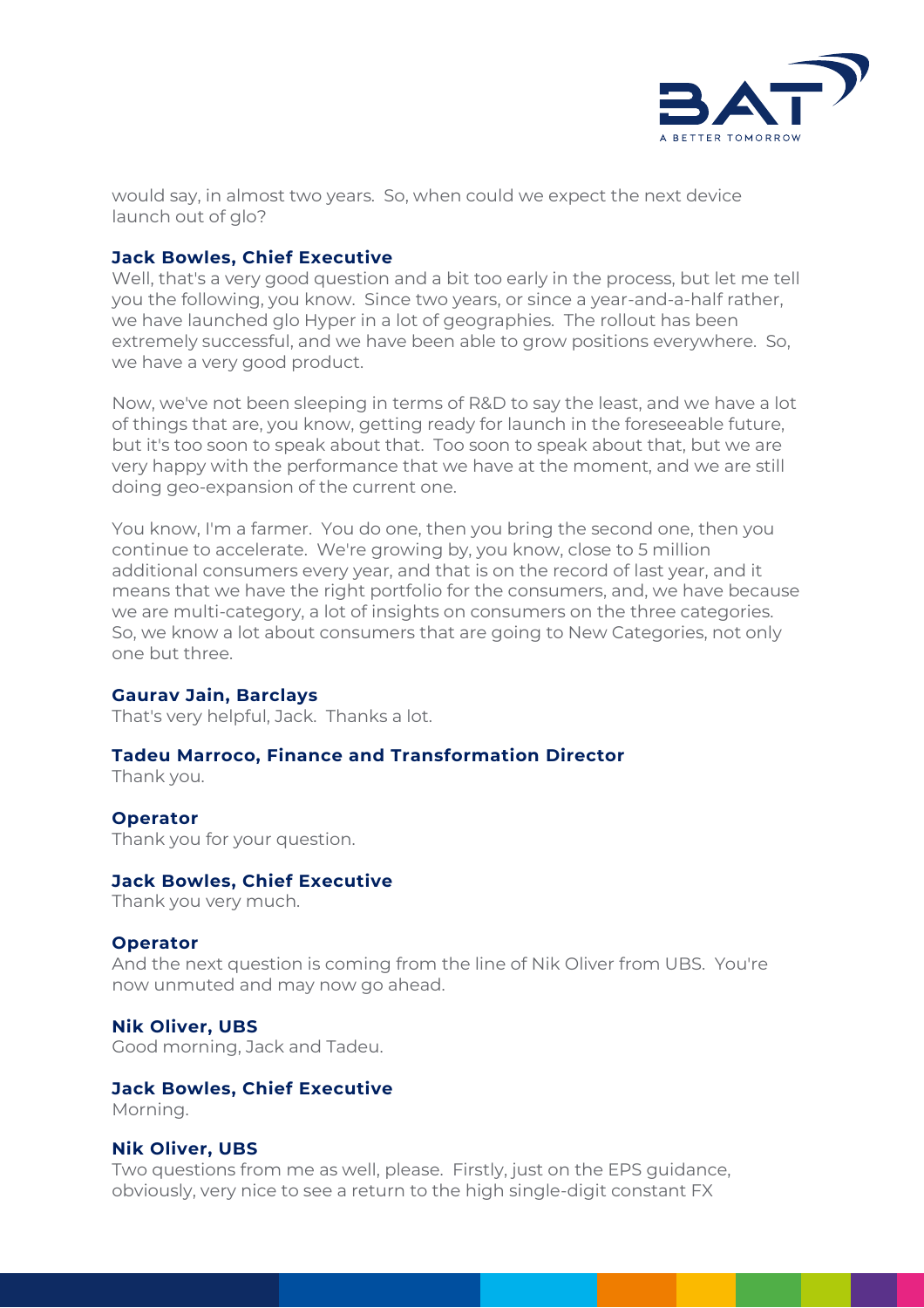

algorithm, but I guess, you know, that was the historic BAT model and now we've got the buyback as well. So, just any words on just, you know, why it's not higher? Is that just investments in New Categories or maybe some of the unwind of the US trade inventories that you mentioned?

## **Jack Bowles, Chief Executive**

Yeah. Tadeu?

## **Tadeu Marroco, Finance and Transformation Director**

Shall I take the EPS one? On the EPS, we are coming out of two years of mid single digit at the back of COVID, and we want to remind everyone about the high single digit figure that we used to have in the past. And, at the end of the day, it's just slightly different, the company then that we had in the past from today - Reynolds was part of our associates, now it's part of our subsidiaries - and we believe that the return to high single-digit would be a natural step for a company that now has turned into the investment mode in New Categories and moving now to a path to profitability which, in essence, will translate into a kind of profitable driver and profitable enhancement for us for the years to come, which is very, very positive.

But we have to remind everyone that our numbers include FX transactional, different from others that give guidance in EPS, excluding transactional FX; we incorporate these in our numbers. And, with the fact that Reynolds now is part of the subsidiaries, means that the EPS mostly needs to come from our operational performance from the Group.

And, in 2022 in particular, we made reference to some of the headwinds that we faced during my presentation, and that's the reason why we were referring to us being able to start reaching the high single-digits in 2022, that will be boosted by the share buyback in accordance with how we can executive throughout the year.

And second question on the US, you mentioned, obviously, the very strong pricing in the US. You know, eight price increases in two years, that your peer has done seven. Any words on how you're thinking about pricing going forward? Thank you.

#### **Jack Bowles, Chief Executive**

So, step by step.

# **Tadeu Marroco, Finance and Transformation Director**

And the US price? I don't think that we can make any comments on that.

#### **Jack Bowles, Chief Executive**

Yeah, US price. We're not going to make any comments related to that. Price elasticity is still strong in the US. There are a lot of moving parts at the moment in terms of price of gas, employment and inflation and everything. I mean, we will take it step by step.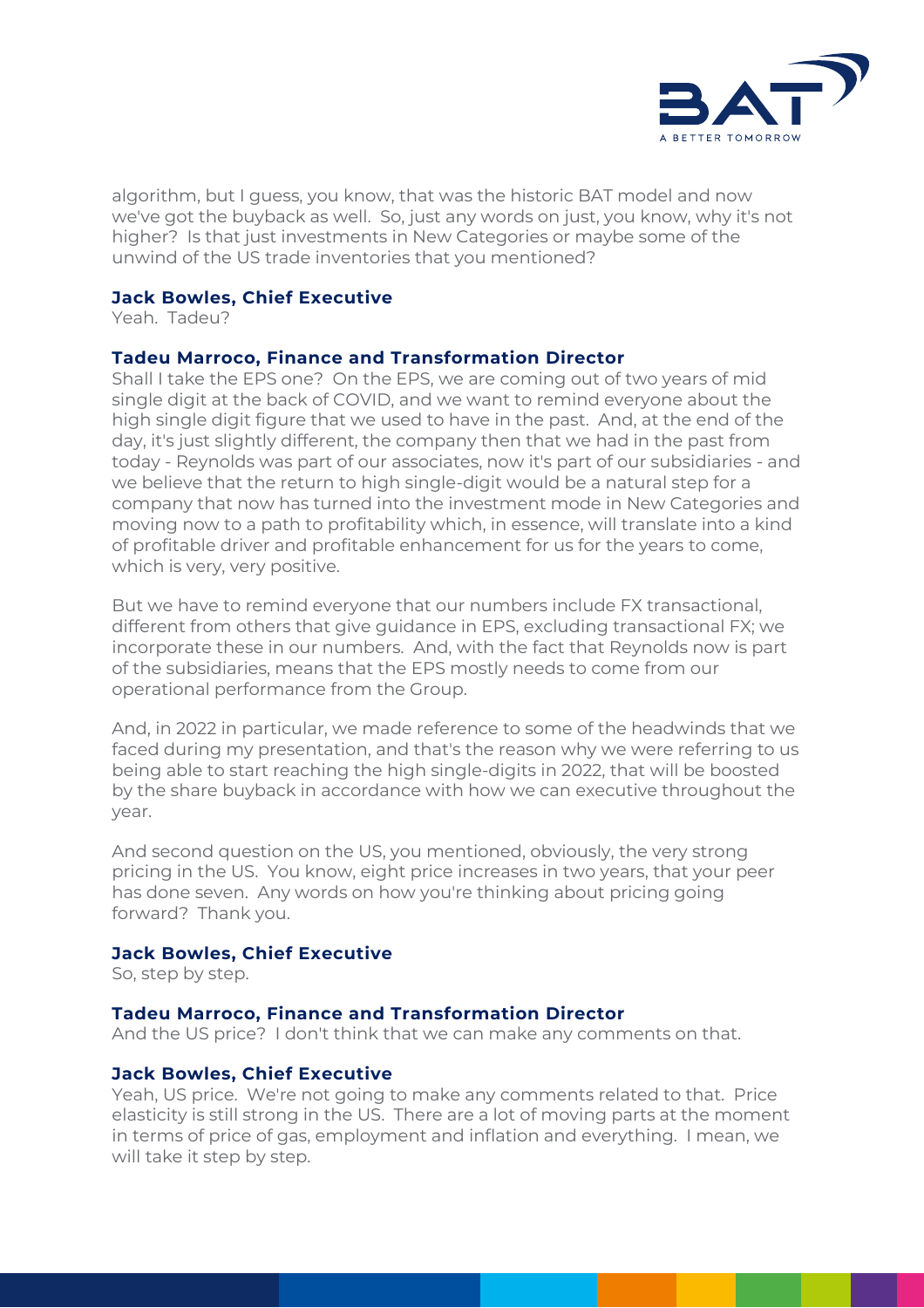

## **Nik Oliver, UBS**

Great. Thanks so much. And maybe just one quick follow-up on the US. Obviously, you mentioned, you know, Lucky Strike, how that's taken 1% of share. I mean, when you think about, sort of, segmentation in the US, is it really premium growing strongly and value, and then maybe the mid-section, is struggling? Is that how we should think about volumes in the US?

## **Jack Bowles, Chief Executive Officer**

What you have at the moment in the US is a strong premium market and we're doing very well in that strong premium market. You have a high level of pricing, but it's 50 different states with 50 different levels of pricing in the different states. So, that's an aggregated number, which is less representational of one given market somewhere, but it gives you the possibility to do a lot of pricing because you can do geo-pricing much more effectively in the US.

And the other thing is that you see that, in the lower part of the market, you have some competitive brands that are doing well - Lucky Strike has taken a very good position – and the non-big three players are taking some pricing. So, I think that it's a geo-expansion approach plus the fact of having the right portfolio that makes the difference.

#### **Nik Oliver, UBS**

Cool. Perfect. Thanks, guys. Really clear, as always. Thank you.

#### **Jack Bowles, Chief Executive Officer**

Thank you very much.

#### **Operator**

Thank you for your question. And, as another reminder, it is \*1 on your telephone keypad to make a question on today's call.

The next question in the queue is coming from the line of Owen Bennett from Jefferies. Owen, you're now unmuted and may now go ahead.

#### **Owen Bennett, Jefferies**

Morning, gents.

#### **Jack Bowles, Chief Executive**

Good morning.

#### **Owen Bennett, Jefferies**

I hope all is well. Morning, guys. I just had a quick question on glo in the US. So, IQOS, obviously, delayed from being back on the US market for a while, at least now, so I'm just, kind of, of view of would it not be better for you to get your PMTA in on glo sooner rather than later so maybe you can on the market not long after IQOS is potentially being introduced? So, just wanted to get the latest with the glo PMTA in the US. You know, are you maybe even waiting to do a PMTA on Hyper versus the original glo? Is that the strategy then?

#### **Jack Bowles, Chief Executive**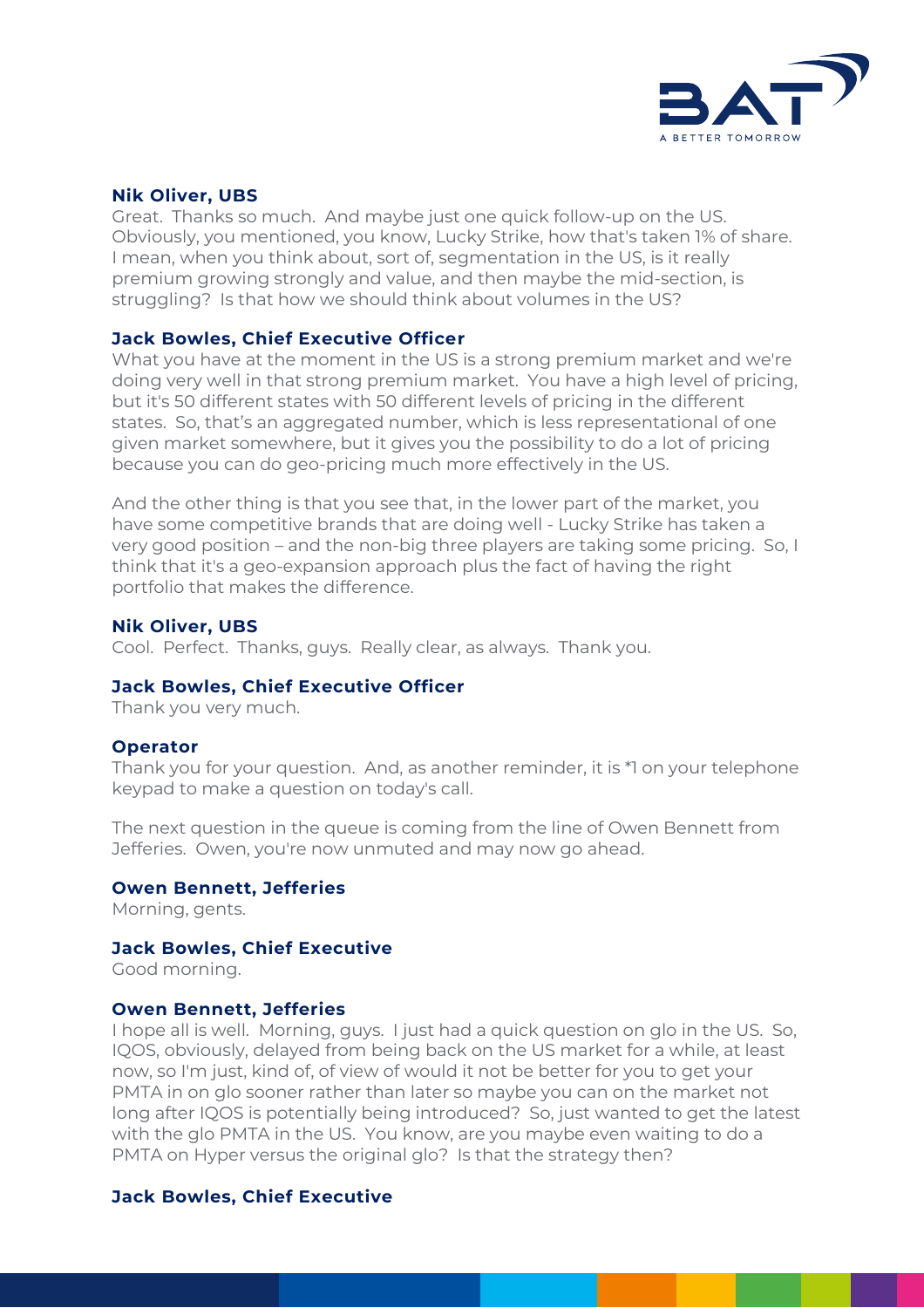

Yeah. As you know, I mean, the PMTA process is a very long process, so we're taking all the steps that we need to take related to that in order to be in the market when we will need to be in the market.

Yet, always remember, there's a lot of offers to the consumers already in the US market, and the results of e-cigarettes and the results of Traditional Oral and the result of Modern Oral gives a lot of opportunities for the consumers to use noncombustible products in the US. So, it will take a long time. The process with the PMTA is very long, so we'll play the long game, and there is no problem related to that.

First, we focused on e-cigarettes because that was the closest product to the needs of the consumers. We've done that well. Remember three years ago, a lot of people said we would never have a place in there, now we're leading there, worldwide and very close to being there in the US. We're taking pricing, we're taking position and, in terms of oral with Traditional Oral, that is around 10% of the market in the US, we have a very strong position also.

Modern Oral is, you know, a very small category at 1% with a lot of, as Tadeu said, price key admissions that need better products in the future and that will need PMTAs again, so that's pushing it down the road a few years before its absolutely there. So, step by step, and, yes, we are pursuing that very closely.

#### **Owen Bennett, Jefferies**

Okay. Just a quick follow-up there.

# **Jack Bowles, Chief Executive**

Sure.

#### **Owen Bennett, Jefferies**

So, on the Vape side, so, you moved to profitability in the second half, if we do see PMTAs in the near term, could we expect then, behind the Vape category from you guys, to really materially pick up again or would you expect kind of, spend levels where they are to just persist?

#### **Jack Bowles, Chief Executive**

I think that what we have at the moment is a very efficient approach in terms of investment and in terms of marketing in the US for e-cigarettes. So, there would be no need for further acceleration.

What we have at the moment is an overall ecosystem that is working very well and working in our favour. We are the only ones who have, what, 250,000 reps in the US that are supporting vapour, and that gives us a very strong position.

We still have to do some geo-expansion. As you know, we are very close to being the leader at point one, but we yet we're the leaders in only 26 states, so I still have a lot of states to go and to do geo-expansion. So, I'm very much confident in the fact that we'll continue to grow in the US in the vapour business and will start to make money.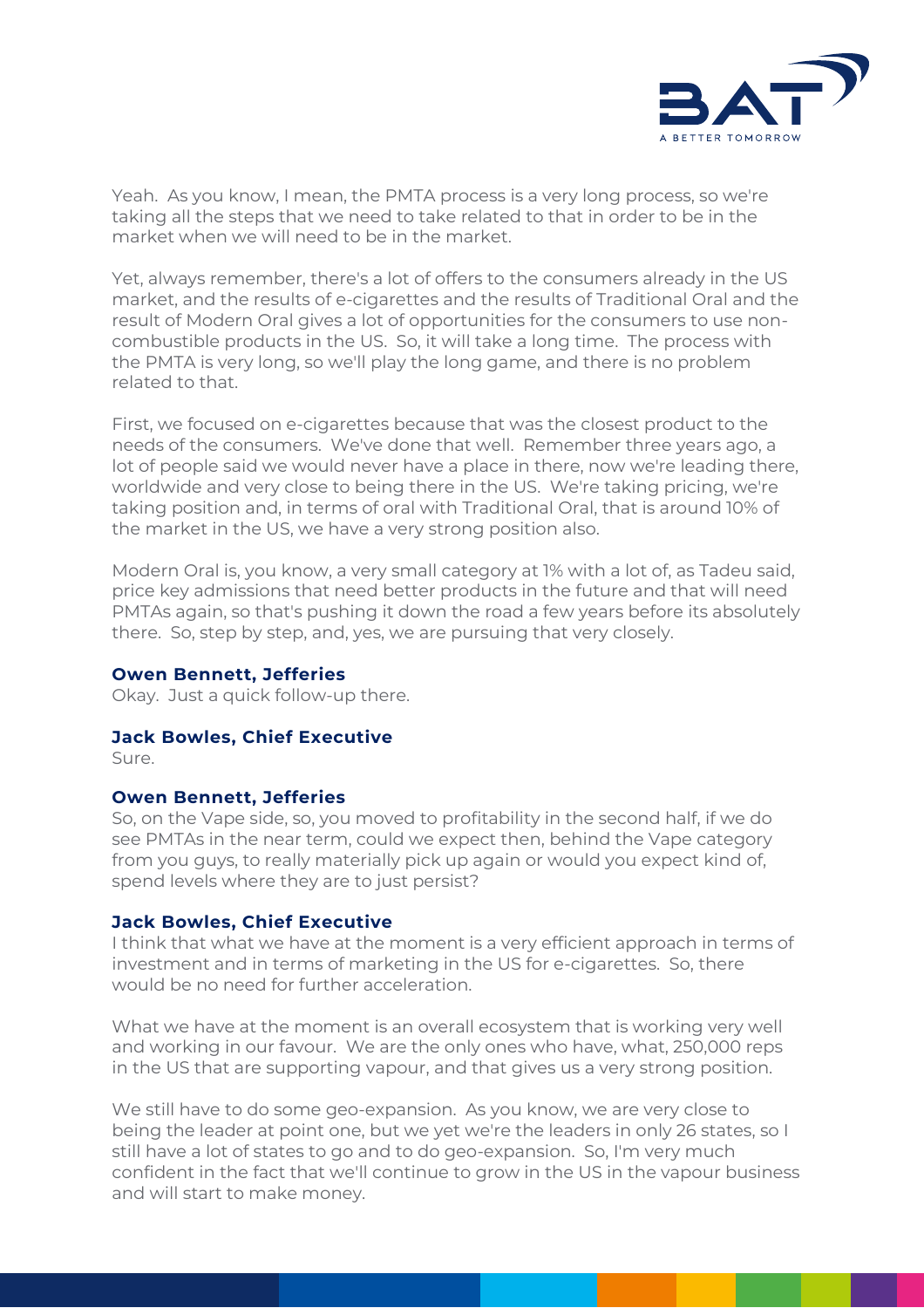

## **Owen Bennett, Jefferies**

Cool. Thanks, guys. Very helpful.

#### **Jack Bowles, Chief Executive**

Thank you.

#### **Operator**

Thank you for your question, and the next question is coming from the line of Rashad Kawan from Morgan Stanley. Rashad, you're now unmuted and may go ahead.

#### **Jack Bowles, Chief Executive**

Good morning.

#### **Rashad Kawan, Morgan Stanley**

Hi. Good morning, gentlemen. Thank you for taking my questions. Just a couple from me. So, the first one, if I can follow up on the US cigarette market, are you seeing signs of accelerated downtrading in '22 as inflation and rising, kind of, gas prices remain elevated? I'm just trying to get a sense on whether you're seeing or expect to see any major changes to consumption trends this year.

And then my second question is around Velo in the US. So, how are you thinking about that, kind of, on the medium term? I guess, if you take a step back, have you views on the US Modern Oral market changed and do you expect kind of, some level of normalisation to promotional activities in '22?

#### **Jack Bowles, Chief Executive**

So, in terms of the US, again, it's more related to, you know, what happens in 2022, but, I mean, the market has been very strong in the US in 2021, and you have something that has happened towards the last part of the year, in Q4, is a reduction in discounting because you have the absolute pricing and then you have the discounting that gives more space to the consumer. And this discounting has been lower than what they are normally at this part of the year, so that's why you see a bit of inflection that reflects into a bit of a pick-up at the low end of the market.

What's very important as an indicator is the strength of the premium and the strength of the premium is there, so I would not be too concerned with that.

The second question is related to Modern Oral. Yeah, Modern Oral, you know, you have already, as I say always, there's a lot of offers in the market already in terms of reduced risk products, especially with e-cigarettes and traditional oral. Modern Oral is only 1% of the market.

As we said last year, it's mostly a geo-expansion in the course of 2021, so it starts to stall a little bit, and then what you have are big companies that are investing heavily in discounting and offers of products to the consumer - buy one get one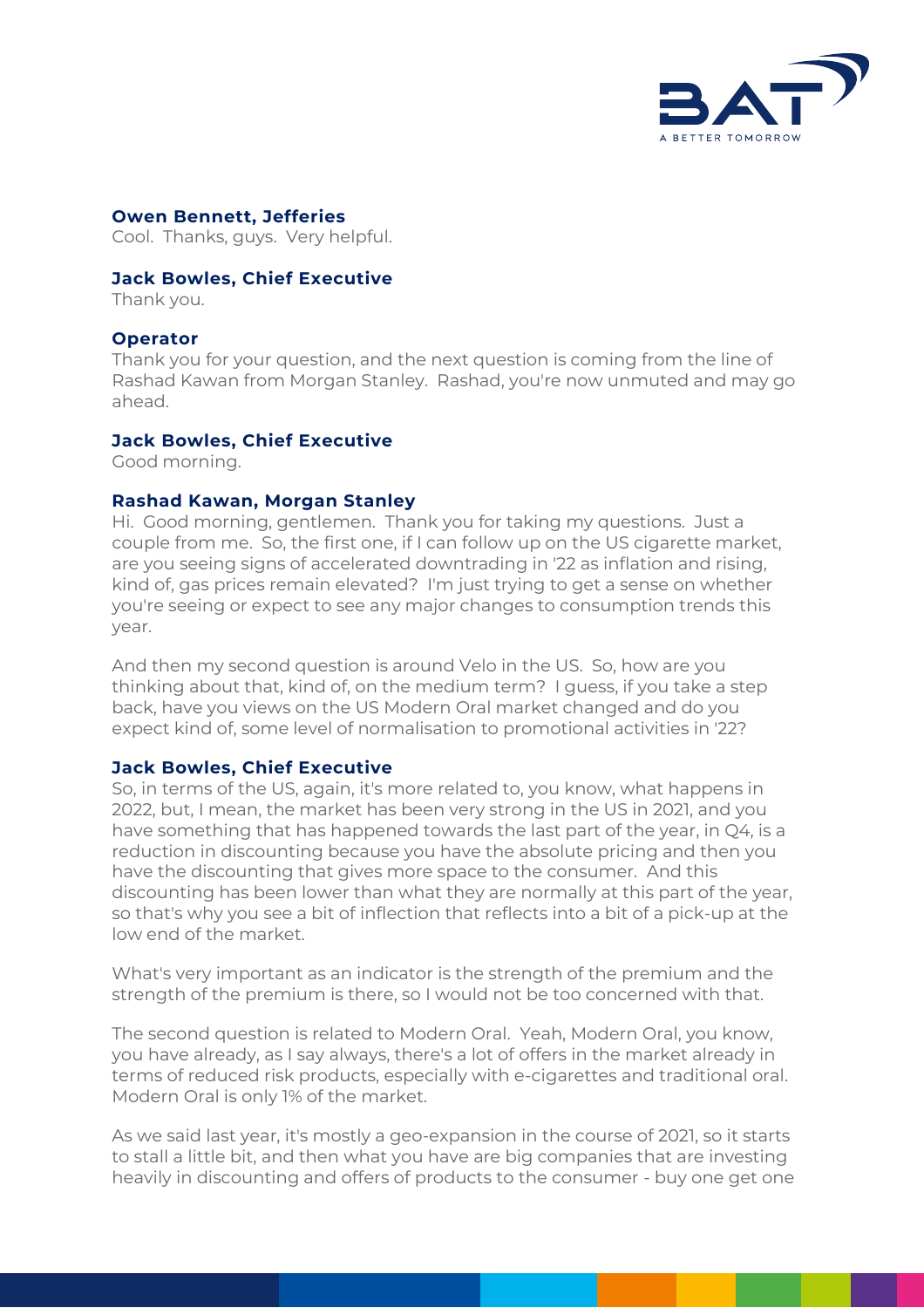

free kind of, you know. So, that's quite extreme at the moment, so the value is not here.

The second thing that we know is very much occasional usage because the satisfaction of the product - remember, they have to be in the market a long time - the satisfaction of these products are very low, yeah, and you have to do PMTAs, so it takes a few years more so that you have product satisfaction to the right level.

So, that very occasional usage of these products costs you a bomb in terms of consumer conversion, a bomb, and the products are not yet there to the right level for the consumers. So, that category will take some time before PMTAs come in and bring additional new products.

As you see, in the rest of the world, we're the leaders. Why? Because the products are much better. They are much more adequate to the consumer needs. So, I think that that category's really under tension in terms of pricing and margins at the moment. A lot of price skirmishes is gaining - you know, it's the Far West a little bit out there – and will take two years, three years in order to get the PMTAs on the road. A small segment.

#### **Rashad Kawan, Morgan Stanley**

Thank you very much.

#### **Operator**

Thank you for your question. And the last question is coming from Richard Felton from Goldman Sachs. Richard, you're now unmuted and may now go ahead.

#### **Jack Bowles, Chief Executive**

Morning.

#### **Richard Felton, Goldman Sachs**

Thanks. Good morning, guys. My first question is another one on US pricing. I know you're not going to give us detail of your FY'22 pricing plans, but clearly the frequency and the size of your price increases in the US has stepped up quite materially over the last few years, so, I guess, can you help us understand what the strategy has been? Has that been, kind of, you know, opportunistic as the consumer's had a bit more disposal income, or is that a sort of, strategic shift in the way that you've been approaching pricing in the US over the last few years?

#### **Jack Bowles, Chief Executive**

Strategic shift, it's not an opportunistic - a strategic shift. We understood much better and sooner the price elasticity and the fact that the US is 50 states, and the tools and the approach was much more national than it was regional, or even state by state, or communities by communities, or city by city. So, that gave a lot of opportunity to do pricing. And, as we can monitor that very well, then we took more pricing.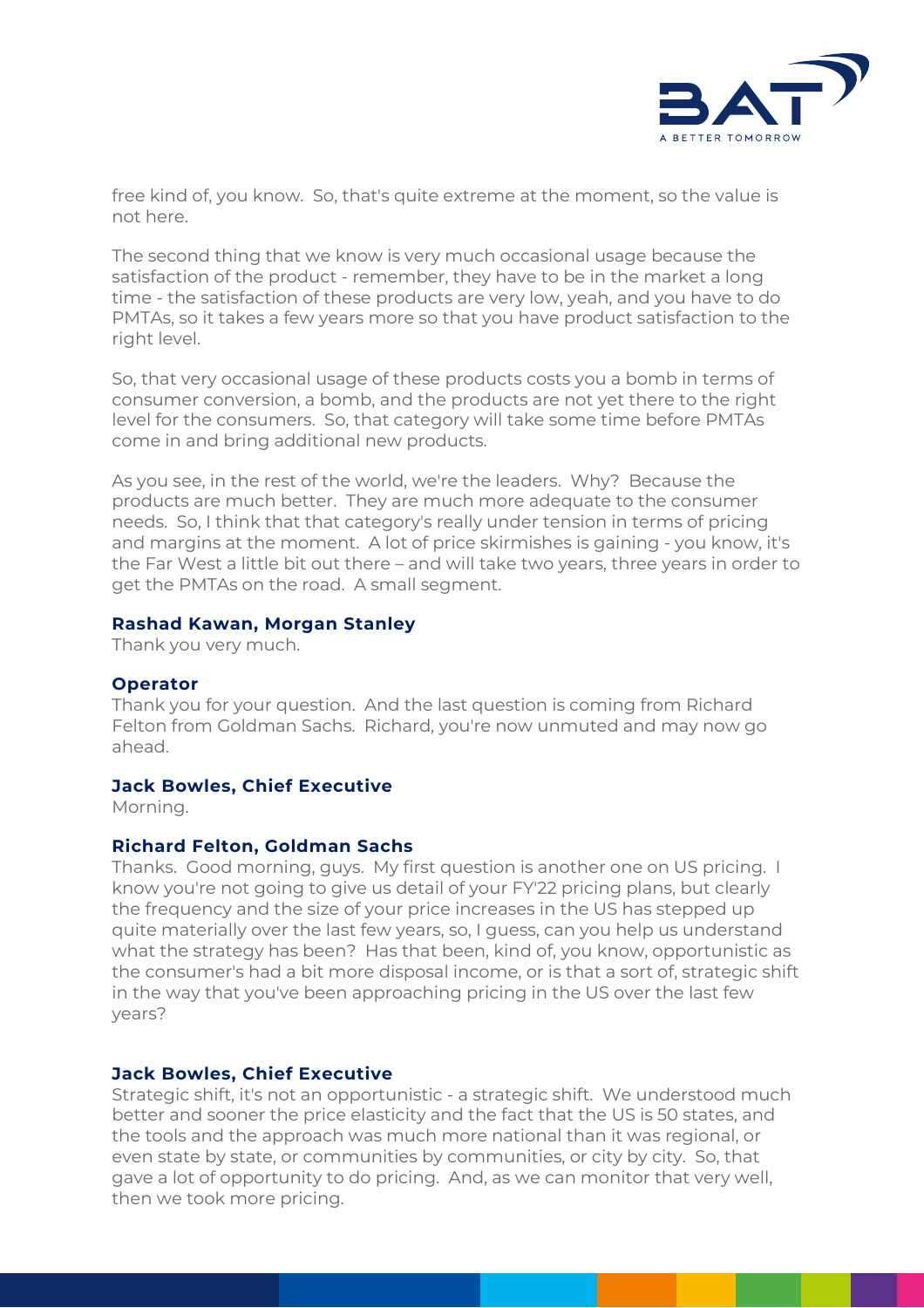

And remember there are two levels of pricing in the US; one is the published price list, and the second one is the discounting. And there is more than 4bn in discounting in the US to the consumer – forget the trade, to the consumer. So, you can modulate and adapt as you go along, and you can make sure that your rhythm is maintained. So, strong pricing in the last two years in the US.

The environment, we have to see exactly how it works, as I said earlier, and then we'll modulate our pricing relative to that, but I think that there's still some space for pricing in the US for sure.

## **Tadeu Marroco, Finance and Transformation Director**

Just to add to what Jack's saying, it's important to highlight the data analytics that we have put in place in the US over the last two years, the revenue growth management. That gives us visibility that we didn't have in the past, even by postcode or channel, and we can make very targeted movements in terms of pricing and overall trading in particular. And this, combined with a very strong portfolio and very well represented, not just in the premium but also in the mid and the low, we give us all the confidence to take the actions that we have taken in the last two years.

#### **Jack Bowles, Chief Executive**

And, by the way, on the same token, because you have size and scale and a very strong brand in e-cigarette, we can do exactly the same now - use the tools that we have in Combustibles and put them on e-cigarettes - because we can exactly do the same approach. That's why we have started in the second half of 2021 to take much more pricing, adapt our offers and grow more granular in terms of e-cigarettes. We're all about value. Okay?

#### **Richard Felton, Goldman Sachs**

That's very clear. My follow-up, if that's okay, you seem very confident on the free cashflow generation of £40bn over the next 5 years. So, in that context, why have you decided to do a one year share buyback target rather than committing to a multi-year programme, and is there any reason that we shouldn't that buyback programme to continue in future years?

# **Jack Bowles, Chief Executive**

You know, I mean, I'm a reasonable person, and three years ago we started, and we had very little growth in New Categories. It was nascent category. We had a lot of investments to do. Then, we were starting to accelerate, and then you have COVID that goes in there. And then we continued to grow the dividend. Then we said we were going to do an enormous effort in terms of cash, and that's what we did. In the last three years, we did cash conversion of more than 100%. And then we said we were going to save £1bn, and we did £1.5bn, and now we say more than £1.5bn. We went from mid-single to crawling nicely our way towards high single-digit. Give us a little bit of space. We do £2bn in terms of pounds, which is not far from \$3bn in terms of US dollars, of deleverage in one year.